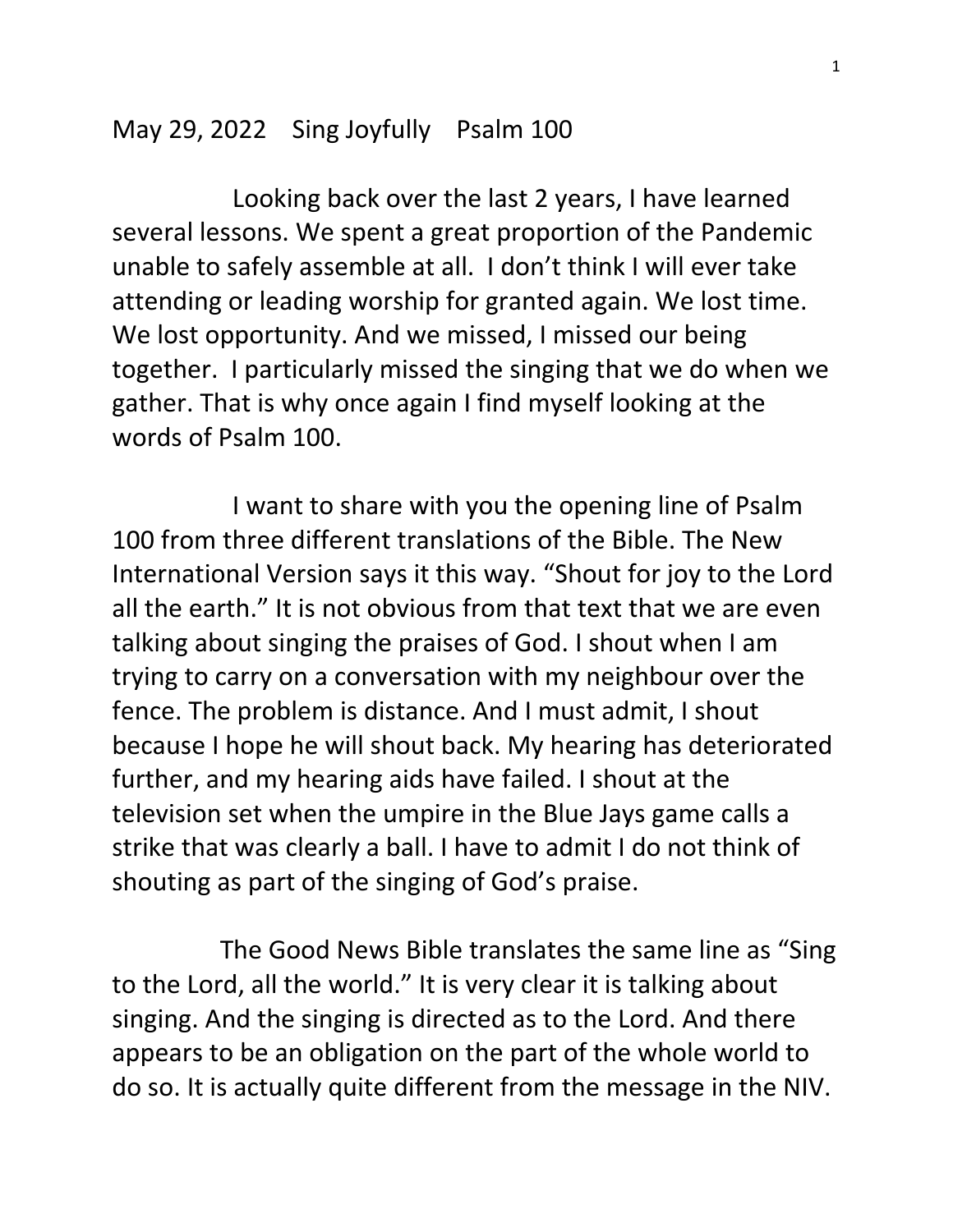Then there is the King James Version. "Make a joyful noise unto the Lord, all ye lands." First observation: it is a translation that is word for word of the original Hebrew. And I have to tell you I find that compelling. All translations have limitations. None are "perfect". But I find this translation of this line meaningful. We are called to make a noise. A noise that is directed unto the Lord. All of us can do that. To make a noise you do not have to be Celine Dion, or Frank Sinatra, or George Beverly Shea. I just have to use my voice. You have to use yours. And yes the noise is supposed to be joyful. You are supposed to communicate by the tone of your voice, that you want to do it! You are motivated.

 One of the things I really missed during the Pandemic, was the lack of opportunity to worship as an assembly. Yes we got creative about finding a substitute for in person worship, but it was not done as an assembly. I could not see you, or hear you, nor could I feel, what I feel, when I am with you and you are with me. I missed the choir. Singing in parts. The harmonies we create as we sing together. I missed Sherry's leading us and accompanying us, reminding us when to breathe, and when not to. I missed the choir's leading you in singing, but most of all I missed hearing the assembly sing. The church being the church at worship. We choose to do this together. And joyfully.

 I notice too that there is an assumption or an implication in the 100<sup>th</sup> Psalm in the King James Version, that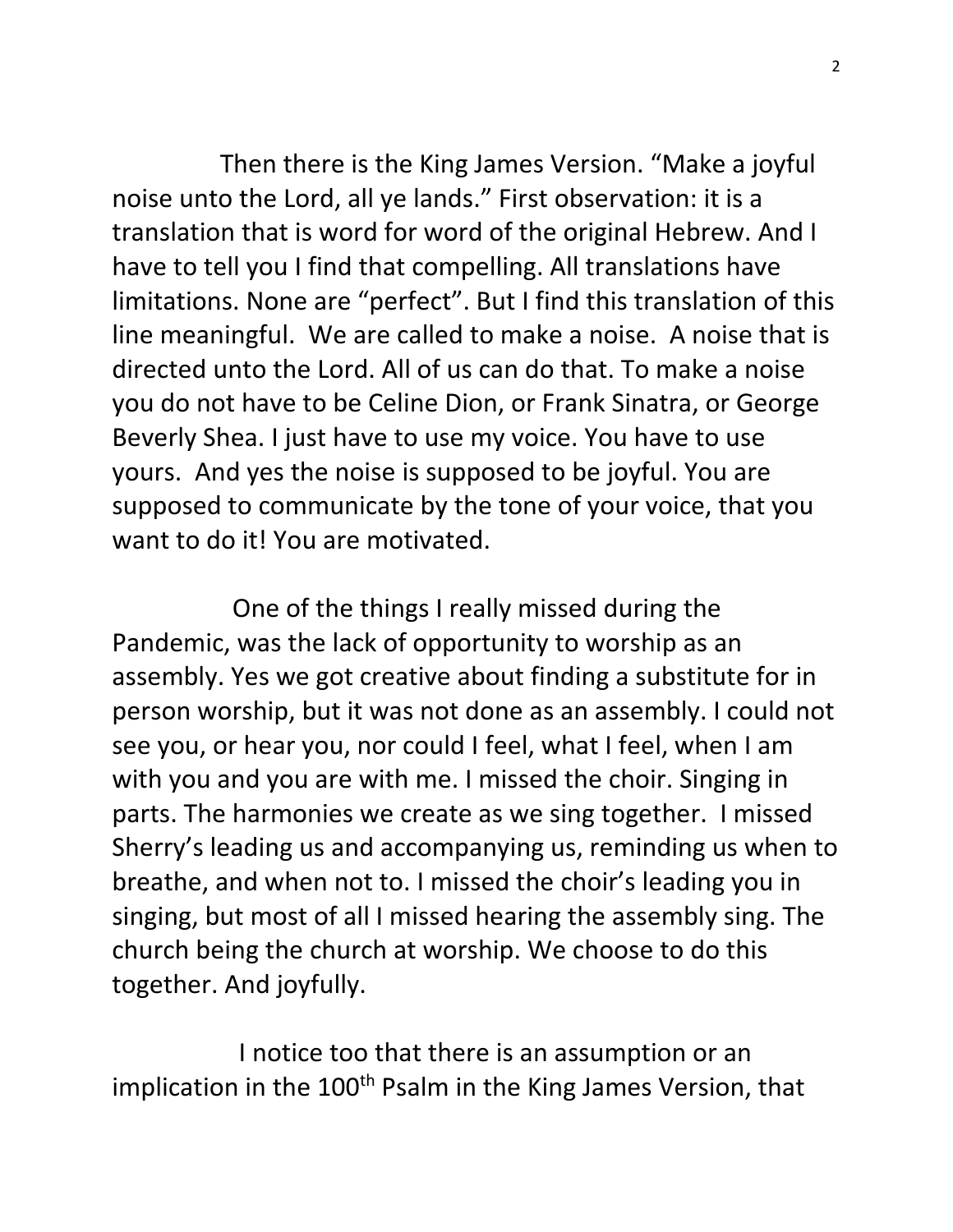this is a fundamentally human thing to do. All the lands are invited to it, called to it, urged to it…making a joyful noise to the Lord. God Almighty, Jesus our Saviour, The holy Spirit who urges us along from word to word and sound to sound. So all the lands are to be included in this activity. All the nations. All the people groups of the earth. And we are included, called to do our bit, to take part in it. Making a joyful noise to the Lord.

 In the second verse the Niv says "Worship the Lord with gladness. Come before him with joyful songs." It is definitely about singing. And we are supposed to be glad to be doing it.

The Good News Bible says bluntly, "Worship the Lord with Joy." Joy is the watchword here. Our joy is apparently more important than our musicality. This is not about being a great singer, whatever that means. It is about communicating joy. Doing it because you want to do it. Doing it because you want the Lord to know you want to do it. And yes if I enjoy it, you probably get to see me smile. In a time when we are still wearing masks for the most part that becomes harder to communicate.

 When It was mentioned to me that we should go back to standing to sing, I thought that was significant. I know we sing better when we stand. We breathe more deeply. We make more sound. It was like there was a collective will to let the sound loose. "Come before HIM, with happy songs." Salvation songs? Definitely. Songs that lift the name of God, Jesus, the Spirit of holiness. Of course!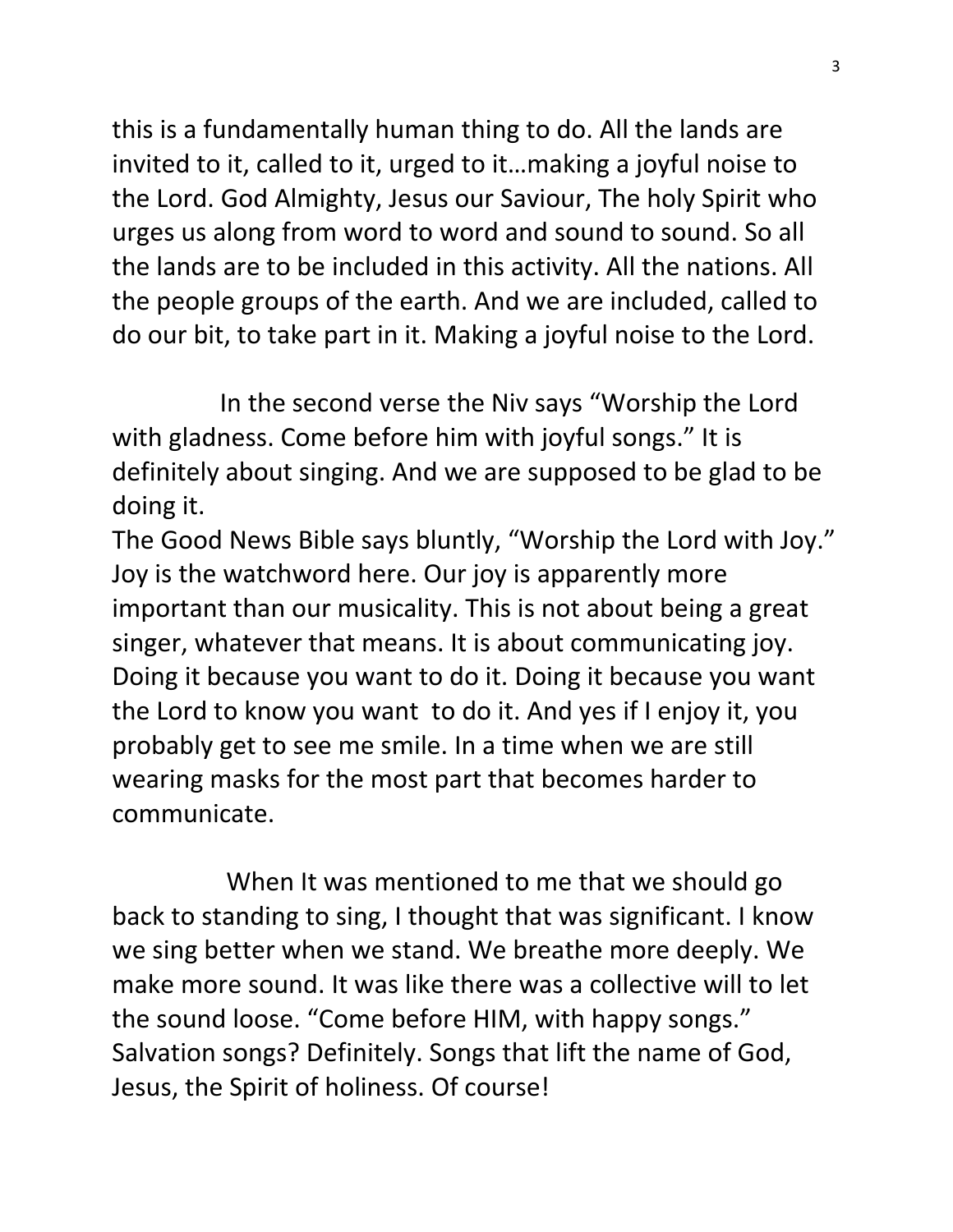But again, here is what the word for word translation of the King James Version says: "Serve the Lord with gladness. Come before HIS presence with singing." The emphasis here is on our serving God. Being HIS servants. Serving God in a spirit of gladness. I am glad to do it with you for HIM. This hour is about God, about Jesus, our blessed redeemer, about the Spirit who never leaves us alone and encourages us to faith and faithfulness. But yes! We are to come before God, singing. With our own voices. With our own power. And with our own accents. My life in song has been greatly affected by the late Pete Seeger. I still regard him as a passionate singer with an ability to arouse our conscience. Do you know how he described his voice? He wrote in one of his books, "I sing a cracked tenor." He did not regard himself as having a great voice. He played Carnegie Hall every year into his 90's. And he had this singular affect. He could get the Hall's capacity audience singing like no other entertainer I have ever heard. And his ambition was not so much to be heard as to mobilize people to sing. That is what Psalm 100 is about. To get us mobilized to sing to the Lord. With gladness. Aware that we are called to sing for the King of Kings.

 Verse 3 brings us to the heart of the matter. And amazingly all three translations are remarkably similar in their rendering of verse 3. So I will go right to the King James Version of it. "Know that the Lord HE is God." It is not about us. Worship is something we render. And we render it because of what we know. And what we know is that God is, and HE is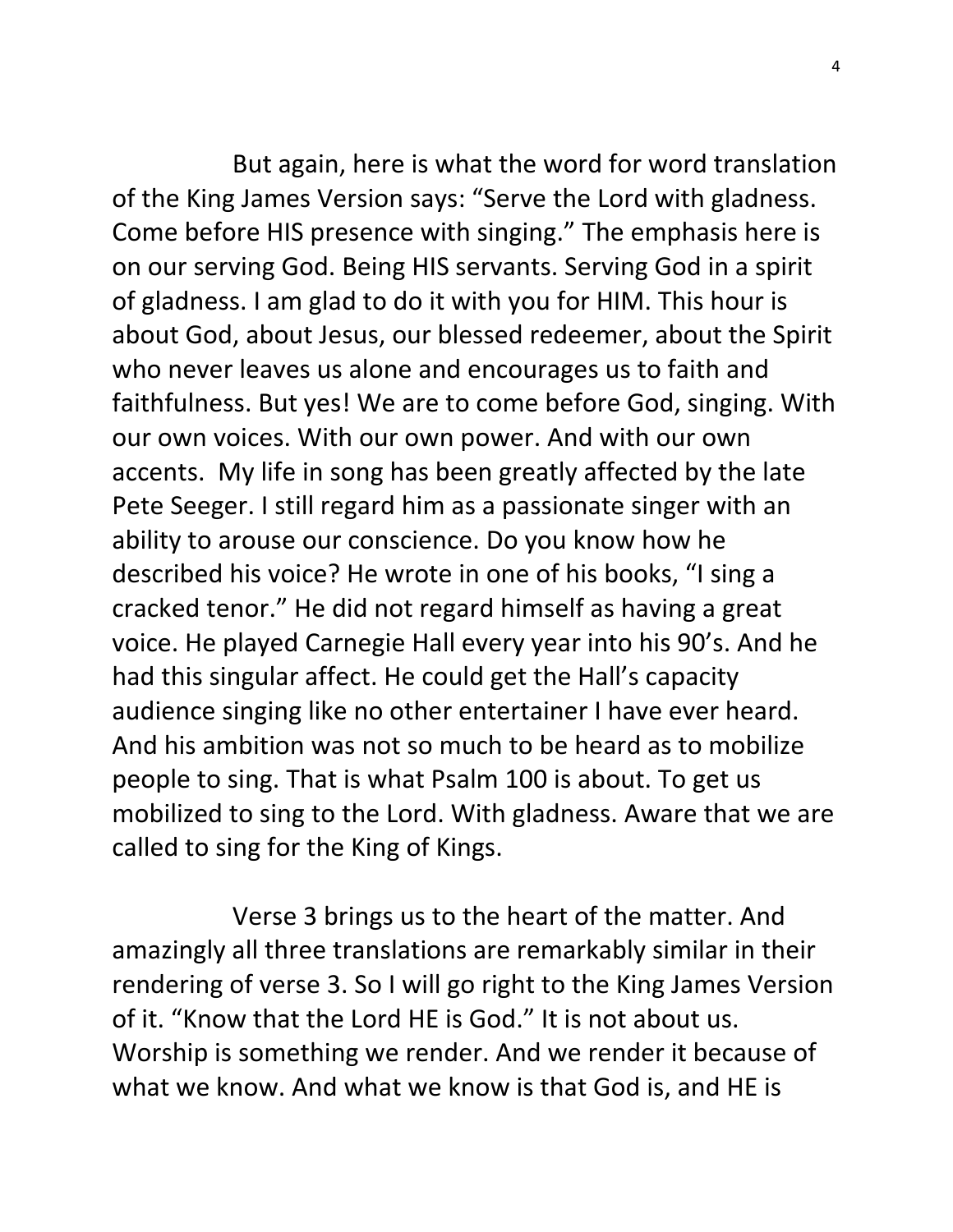Lord. When the church sings the church always gets it right. Here is what I mean. There is no debate when we sing the hymns a choruses. "He is Lord, He is Lord. He is risen from the dead and He is Lord." Or "Jesus loves me this I know/ For the Bible tells me so." Or "Holy, holy, Holy. Lord God Almighty." Clear. Precise declarations of faith.

 "Know that the Lord HE is God, It is HE that has made us and not we ourselves." A visceral affirmation that God is the Creator. And we are the created. It is a bigger affirmation than that God is Master and we are servants. There is a holiness about the relationship when the created recognizes his or her Creator. We are not things. We are the miracles God made in the beginning to be related to HIM, and that HE might have relationship with us.

 One last thought. The rest of verse 3 of Psalm 100. "We are HIS people, and the sheep of HIS pasture." The nature of the relationship. HE is our God. We are HIS people. HE is the good shepherd. We are the lambs he carries and leads, feeds and keeps safe. Why would we not make a joyful noise unto the Lord, and all of us together?

## Let us pray;

 O Lord, we do love to make a joyful noise before you as part of our worship. Sometimes we wonder how YOU could ever enjoy us, or our singing. And yet YOU do. Because YOU love us for gathering in this special space for this special time. Because here we are mindful of who YOU are, and therefore